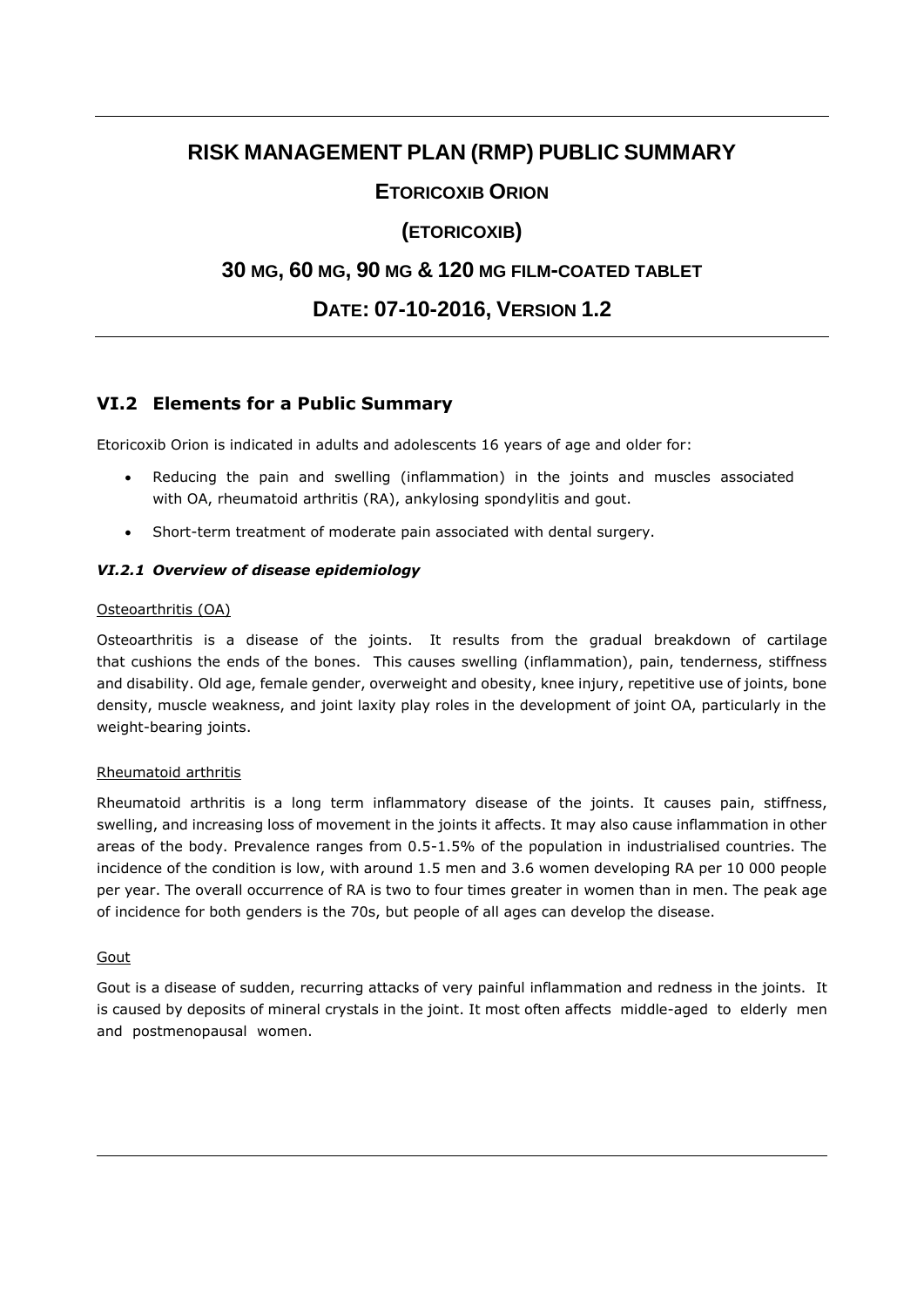#### Ankylosing spondylitis

Ankylosing spondylitis is an inflammatory disease of the spine and large joints. It usually initially presents during the third decade of life, and rarely after the age of 45 years. The prevalence of ankylosing spondylitis is generally believed to be between 0.1% and 1.4% globally.

#### *VI.2.2 Summary of treatment benefits*

Etoricoxib belongs to a group of medicines called coxibs which selectively blocks enzyme COX-2 and inhibits the production of prostaglandin that cause pain, inflammation, and fever.

The efficacy of etoricoxib for the treatment for OA was established in a study as compared to placebo.

For the treatment of RA and ankylosing spondylitis, etoricoxib was found to provide significant improvements in pain, swelling, mobility, and function in one study.

For acute gout arthritis, efficacy of etoricoxib in relieving moderate to extreme joint pain and swelling was established in a study compared to indomethacin.

For treatment of dental pain after surgery, etoricoxib was found to have a similar pain relieving effect as compared to ibuprofen, and greater efficacy as compared to paracetamol-codeine combination and placebo.

#### *VI.2.3 Unknowns relating to treatment benefits*

Clinical experience is limited particularly in patients with moderate hepatic dysfunction and caution is advised. There is no clinical experience in patients with severe hepatic dysfunction (Child-Pugh score >10); therefore, its use is contraindicated in these patients.

No clinical data on exposed pregnancies are available for etoricoxib. The potential for human risk in pregnancy is unknown. It is also unknown whether etoricoxib is excreted in human milk.

#### *VI.2.4 Summary of safety concerns*

#### **Important identified risks**

| <b>Risk</b>                                                | What is known                                                                                                                                                                                                                                                                                                                                                                                                                                                                             | <b>Preventability</b>                                                                                                                                                                                                                                                                                                                                                                             |
|------------------------------------------------------------|-------------------------------------------------------------------------------------------------------------------------------------------------------------------------------------------------------------------------------------------------------------------------------------------------------------------------------------------------------------------------------------------------------------------------------------------------------------------------------------------|---------------------------------------------------------------------------------------------------------------------------------------------------------------------------------------------------------------------------------------------------------------------------------------------------------------------------------------------------------------------------------------------------|
| Serious events in stomach and<br>bowel (Serious GI events) | Stomach and<br>bowel<br>upper<br>complications<br>(perforations,<br>ulcers or bleedings), some of<br>them causing death, have<br>occurred in patients taking<br>etoricoxib. There is a further<br>increase in the risk of stomach<br>and upper intestinal side effects<br>with etoricoxib (ulcers or other<br>GI<br>complications), when<br>etoricoxib is taken at the same<br>time as aspirin (even at low<br>doses).<br>Inflammation of the lining of<br>the<br>stomach<br>(gastritis), | Patients with stomach ulcers<br>and risk of bleeding should be<br>informed to<br>avoid<br>taking<br>etoricoxib. Caution is advised in<br>patients who are at risk of<br>developing<br>stomach<br>and<br>like<br>intestinal complications<br>elderly patients, patient already<br>using NSAIDs and aspirin, or<br>patients with prior history of<br>stomach and intestinal ulcers<br>and bleeding. |
|                                                            | heartburn,<br>diarrhoea,                                                                                                                                                                                                                                                                                                                                                                                                                                                                  |                                                                                                                                                                                                                                                                                                                                                                                                   |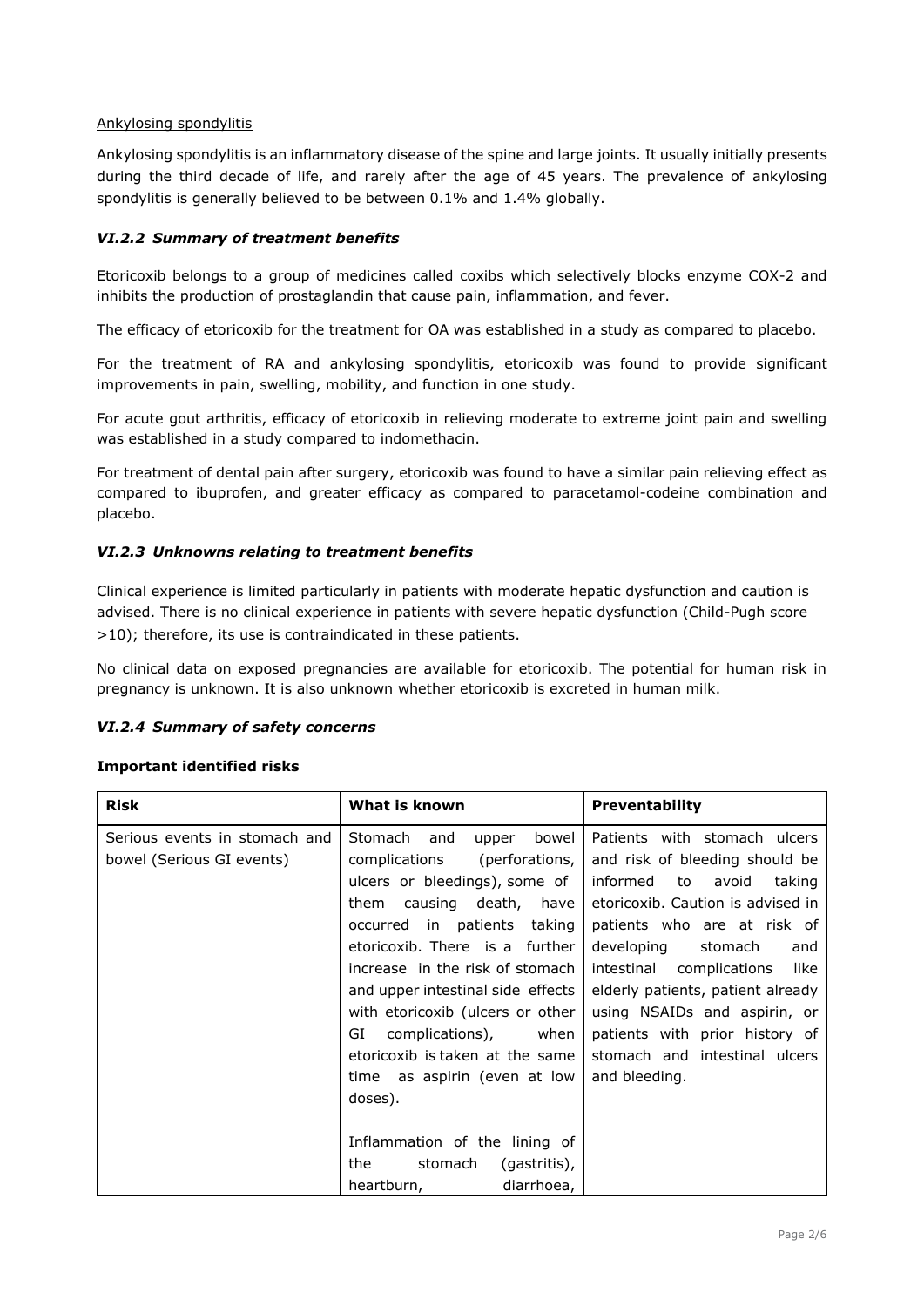| <b>Risk</b>                                                                                                                                                                                   | What is known                                                                                                                                                                                                                                                                                                                                                                                                                                                                                                                                                        | Preventability                                                                                                                                                                                                                                                                                                                                                                                                                                                                                                                                                                                                                                                                                                                                                                                                      |
|-----------------------------------------------------------------------------------------------------------------------------------------------------------------------------------------------|----------------------------------------------------------------------------------------------------------------------------------------------------------------------------------------------------------------------------------------------------------------------------------------------------------------------------------------------------------------------------------------------------------------------------------------------------------------------------------------------------------------------------------------------------------------------|---------------------------------------------------------------------------------------------------------------------------------------------------------------------------------------------------------------------------------------------------------------------------------------------------------------------------------------------------------------------------------------------------------------------------------------------------------------------------------------------------------------------------------------------------------------------------------------------------------------------------------------------------------------------------------------------------------------------------------------------------------------------------------------------------------------------|
|                                                                                                                                                                                               | indigestion<br>(dyspepsia)/stomach<br>discomfort,<br>nausea<br>and<br>vomiting, inflammation of the<br>food<br>(oesophagus),<br>pipe<br>bowel bloating,<br>stomach or<br>stomach ulcer, inflammation of<br>the stomach lining that can<br>become serious which may lead<br>to bleeding, and inflammation of<br>pancrease are reported as side<br>effects to etoricoxib therapy.                                                                                                                                                                                      |                                                                                                                                                                                                                                                                                                                                                                                                                                                                                                                                                                                                                                                                                                                                                                                                                     |
| Disorders related to heart and<br>blockage of blood vessels<br>(Thrombotic cardiovascular<br>events)                                                                                          | Treatment with etoricoxib is<br>associated with the risk of fast<br>irregular<br>heartbeat<br>or<br>(palpitations), irregular heart<br>rhythm (arrhythmia), feeling of<br>tightness, pressure or heaviness<br>in the chest (angina pectoris),<br>heart attack, heart failure,<br>stroke,<br>flushing,<br>and<br>inflammation<br>of the<br>blood<br>vessels. Clinical trials suggest<br>that the drugs that block COX-2<br>proteins in the body are found to<br>be associated with blocking of<br>arteries (thrombosis) (especially<br>heart attack [MI] and stroke). | As the cardiovascular risks of<br>etoricoxib may increase with<br>dose and duration of therapy,<br>the lowest effective daily dose<br>should be used for the shortest<br>period of time.<br>Etoricoxib should not be taken if<br>the patient has a diagnosed<br>heart problems including heart<br>failure (moderate or severe<br>types) and chest pain (angina),<br>or if the patient had heart<br>attack, bypass surgery, poor<br>circulation in legs or feet due to<br>blocked<br>arteries<br>narrow<br>or<br>(peripheral arterial disease).<br>Etoricoxib should be used with<br>caution in patients with history<br>of heart failure, other heart<br>problems<br>high<br>blood<br>or<br>pressure.<br><b>Blood</b><br>should<br>pressure<br>be<br>monitored<br>regularly<br>during<br>treatment with etoricoxib. |
| Events related to kidney and<br>blood vessels: Swelling<br>and<br>retention of fluid, increased<br>blood pressure and heart failure<br>(Renovascular events: Oedema,<br>hypertension and CHF) | Prostaglandins<br>help<br>in<br>maintenance of blood flow in<br>kidney.<br>Therefore,<br>under<br>conditions of reduced blood flow<br>kidneys,<br>etoricoxib<br>in.<br>by<br>decreasing<br>production<br>of<br>prostaglandins,<br>further<br>limits                                                                                                                                                                                                                                                                                                                  | Etoricoxib should be used with<br>caution<br>patients with a<br>in<br>medical<br>history of impaired<br>kidney function, heart failure, or<br>cirrhosis. Kidney functions<br>in<br>such<br>patients<br>should<br>be<br>monitored.                                                                                                                                                                                                                                                                                                                                                                                                                                                                                                                                                                                   |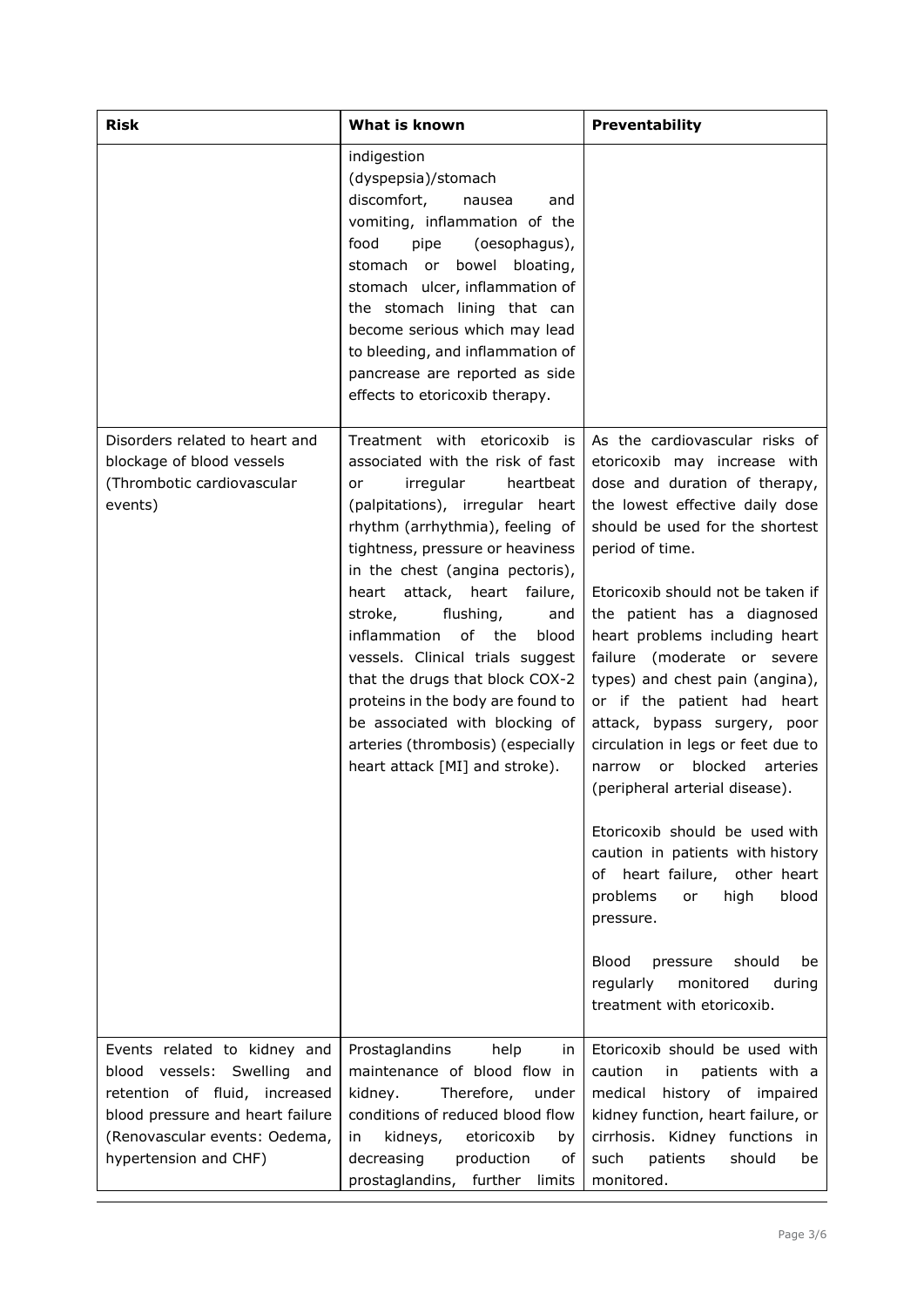| <b>Risk</b>                                                                                               | What is known                                                                                                                                                                                                                                                                                                                                                                                      | Preventability                                                                                                                                                                                                               |
|-----------------------------------------------------------------------------------------------------------|----------------------------------------------------------------------------------------------------------------------------------------------------------------------------------------------------------------------------------------------------------------------------------------------------------------------------------------------------------------------------------------------------|------------------------------------------------------------------------------------------------------------------------------------------------------------------------------------------------------------------------------|
|                                                                                                           | the blood flow, imparing kidney<br>function. As with other medicinal<br>known<br>inhibit<br>products<br>to<br>prostaglandin<br>production,<br>retention<br>of fluid,<br>swelling<br>raised<br>(oedema) and<br>blood<br>pressure have been observed in<br>patients taking etoricoxib.                                                                                                               | Caution is also advised while<br>prescribing<br>etoricoxib<br>with<br>diuretics, ACE inhibitors and<br>angiotensin<br>$_{\rm II}$<br>blockers<br>especially<br>elderly<br>in<br>and<br>dehydrated patients.                  |
|                                                                                                           | In patients with impaired kidney<br>functions, co-administration of<br>etoricoxib with diuretics ('water<br>tablets'), and blood pressure-<br>reducing medications like ACE<br>inhibitors and angiotensin II<br>blockers may further deteriorate                                                                                                                                                   | Etoricoxib should be used with<br>caution in patients with history<br>of heart failure, other heart<br>problems<br>high<br>blood<br>or<br>pressure.<br>Blood<br>should<br>pressure<br>be<br>regularly<br>monitored<br>during |
|                                                                                                           | functions<br>kidney<br>including<br>possible<br>reversible<br>kidney<br>failure.                                                                                                                                                                                                                                                                                                                   | treatment with etoricoxib.                                                                                                                                                                                                   |
|                                                                                                           | High levels of potassium in<br>blood, changes in blood or urine<br>tests related to kidney, and<br>serious kidney problems are<br>effects<br>side<br>to<br>etoricoxib<br>therapy.                                                                                                                                                                                                                  |                                                                                                                                                                                                                              |
| Allergic and serious skin<br>reactions (Hypersesitivity-<br>related events and serious skin<br>reactions) | Some cases of serious allergic<br>reactions with swelling of the<br>face, lips, tongue and/or throat<br>which may cause difficulty in<br>breathing<br>swallowing,<br>or<br>(angioedema) and anaphylactic<br>or anaphylactoid<br>reactions<br>including shock, which may be<br>enough to<br>serious<br>require<br>immediate medical<br>attention<br>been<br>with<br>have<br>reported<br>etoricoxib. | Etoricoxib<br>should<br>be<br>discontinued<br>first<br>at<br>the<br>of<br>skin<br>appearance<br>rash,<br>mucosal lesions, or any other<br>sign of allergic reactions.                                                        |
|                                                                                                           | skin<br>reactions<br>Serious<br>like<br>peeling of the skin over large<br>areas of the body (exfoliative<br>dermatitis); painful, extensive<br>peeling and blistering of skin<br>(SJS and TEN), which may result<br>in death have been reported                                                                                                                                                    |                                                                                                                                                                                                                              |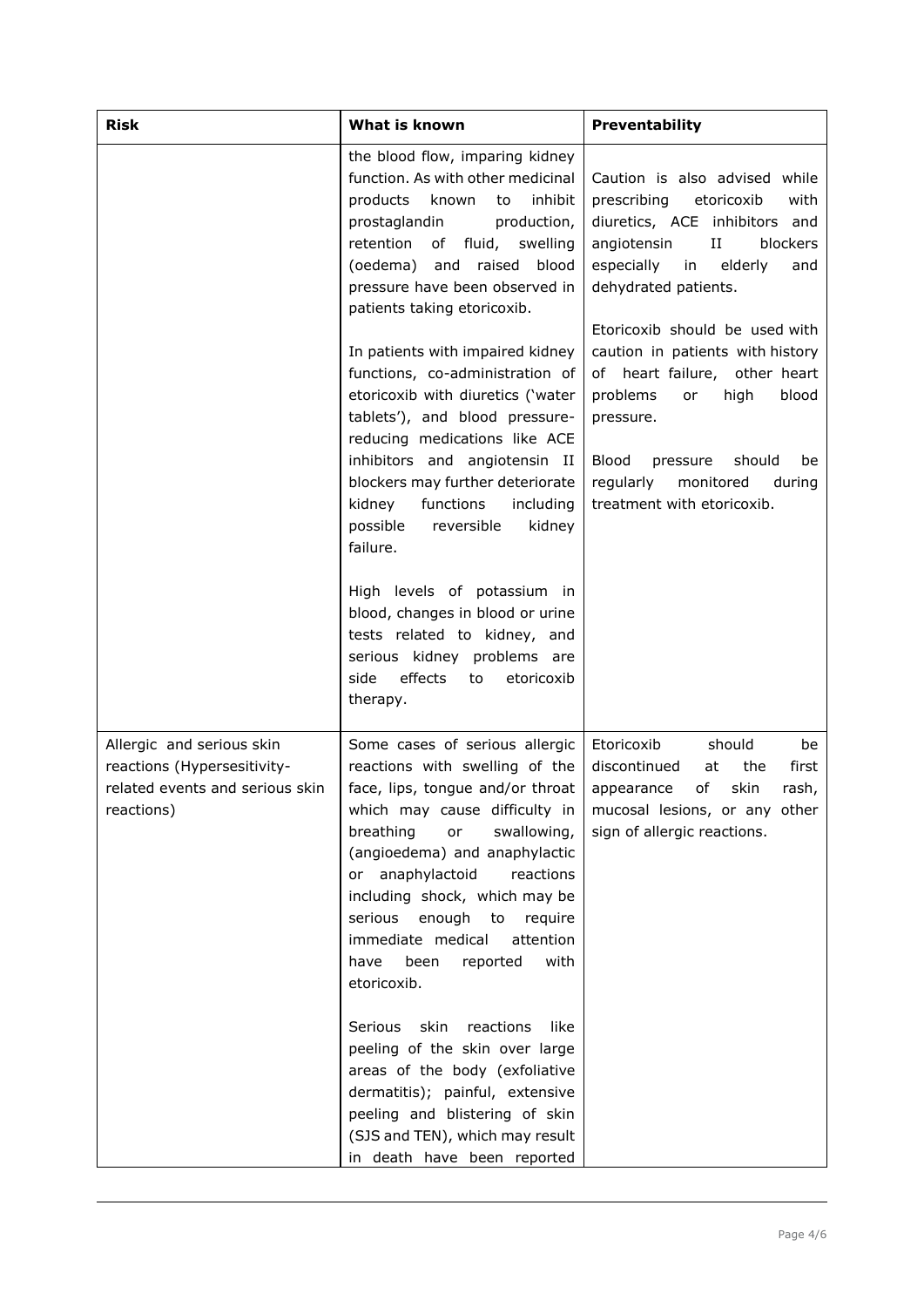| <b>Risk</b> | What is known                              | Preventability |
|-------------|--------------------------------------------|----------------|
|             | very rarely with the use of<br>etoricoxib. |                |

#### **Missing information**

| <b>Risk</b>                                                                        | What is known                                                                                                                                                                                                                                                                                                                                                                                                                                                                                       |
|------------------------------------------------------------------------------------|-----------------------------------------------------------------------------------------------------------------------------------------------------------------------------------------------------------------------------------------------------------------------------------------------------------------------------------------------------------------------------------------------------------------------------------------------------------------------------------------------------|
| Use in pregnancy and lactating<br>women                                            | There is no data available on pregnancies where etoricoxib<br>has been taken. Studies in animals have shown that etoricoxib<br>interferes with the normal reproductive ability. Etoricoxib should<br>not be used during pregnancy. If a woman becomes pregnant<br>during treatment, etoricoxib must be discontinued.<br>It is not known whether etoricoxib is released in human milk.<br>Etoricoxib has been detected in the milk of female rats. Women<br>who use etoricoxib must not breast feed. |
| Use in patients less than 16<br>years of age                                       | Etoricoxib should not be used in children and adolescents under<br>16 years of age.                                                                                                                                                                                                                                                                                                                                                                                                                 |
| Use in patients with reduced<br>function<br>kidney<br>(renal<br>insufficiency)     | Etoricoxib should not be administered in patients with impaired<br>kidney function (creatinine clearance $<$ 30 ml/min)                                                                                                                                                                                                                                                                                                                                                                             |
| Use<br>patients<br>with<br>liver<br>in i<br>impairment<br>(hepatic)<br>impairment) | In patients with mild liver disease (Child-Pugh score 5-6), a dose<br>of 60 mg once daily should not be exceeded. In patients with<br>moderate liver disease (Child-Pugh score 7-9), the dose of 30 mg<br>once daily should not be exceeded.                                                                                                                                                                                                                                                        |
|                                                                                    | There is no clinical experience in patients with severe liver function<br>impairment (Child-Pugh score $>10$ ), therefore, its use is prohibited<br>in these patients.                                                                                                                                                                                                                                                                                                                              |

#### *VI.2.5 Summary of risk minimisation measures by safety concern*

All medicines have a Summary of Product Characteristics (SmPC) which provides physicians, pharmacists and other health care professionals with details on how to use the medicine, the risks and recommendations for minimising them. An abbreviated version of this in lay language is provided in the form of the package leaflet (PL). The measures in these documents are known as routine risk minimisation measures. The Summary of Product Characteristics and the Package leaflet for Etoricoxib Orion can be found in the national authority's web page.

This medicine has no additional risk minimisation measures.